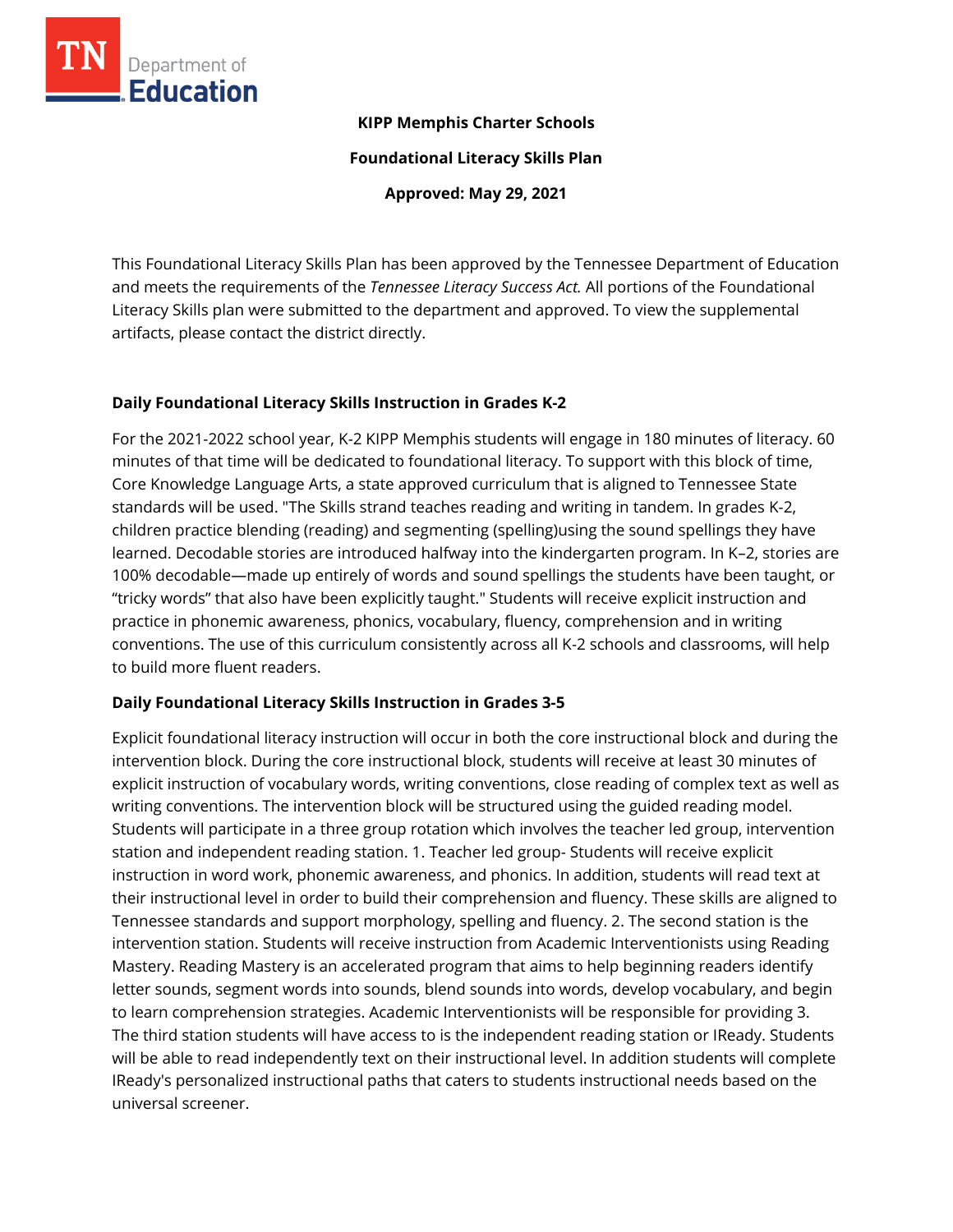Department of Education

### **Approved Instructional Materials for Grades K-2**

Amplify - K-5 Core Knowledge Language Arts

### **Approved Instructional Materials for Grades 3-5**

Approved waiver for other materials

# **Universal Reading Screener for Grades K-5. This screener complies with RTI<sup>2</sup>and Say Dyslexia requirements.**

KIPP Memphis will use Curriculum Associate's IReady as the tool for the universal screener. This resources is in compliance with RTI and Dyslexia requirements.

#### **Intervention Structure and Supports**

Screenings of all students will be conducted three times per academic year using IReady IReady is valid, reliable and aligned with grade level core curriculum based on Tennessee Standards. Because our schools have a large number of students who fall below national norms, we will use relative norms to guide the selection of intervention groups. Relative norms compare a student's performance to other students in his/her school. If a school has a high population of struggling students, relative norms allow a school staff to determine which students have the greatest need for intervention. We use this to serve students that are most at risk when all at risk students cannot be served. Once students have been screened, they will be placed in either Tier 1, Tier II or Tier III groups. For students who are Tier II or Tier III, CBM probes will be administered to determine the specific area of deficit in reading. Based on the deficit area, the appropriate interventions will be provided to students. Students will receive daily, small-group intervention for at least 60 minutes in their area of greatest deficit. Each week, students will be progress monitored to determine the effectiveness of the intervention. Schools have options to provide students with the following research based interventions based on needs: Corrective Reading-"Corrective Reading provides intensive direct instruction-based reading intervention for students in Grades 3–Adult who are reading below grade level. This Direct Instruction reading intervention program delivers tightly sequenced, carefully planned lessons that give struggling students the structure and practice necessary to become fluent reader -Reading Mastery helps students develop into fluent, independent, and highly skilled readers with this Direct Instruction reading intervention program. It provides targeted instruction related to the skills and information presented in Reading Mastery® Signature Edition and Corrective Reading Decoding. It helps students meet the rigorous Tennessee Standards in vocabulary, writing, and comprehension through explicit instruction, modeling, guided practice, and independent practice. -I Ready Common Core Lessons provides teachers with an action plan for individual and group instruction as well as the tools to deliver that instruction in any style learning environment. The domains addressed in the lessons include the following: Phonological Awareness Phonics High-Frequency Words Vocabulary Comprehension: Literature Comprehension: Informational Text Each month, schools will conduct RTI data meetings. RTI data meetings are led by the RTI Coordinators of each school. RTI data meetings are held every four weeks. Each meeting will focus on the following: After 4 data points are collected, review student progress and make a data based decision during the RTI Data Meeting on how to proceed: Good progress (trend line is positive